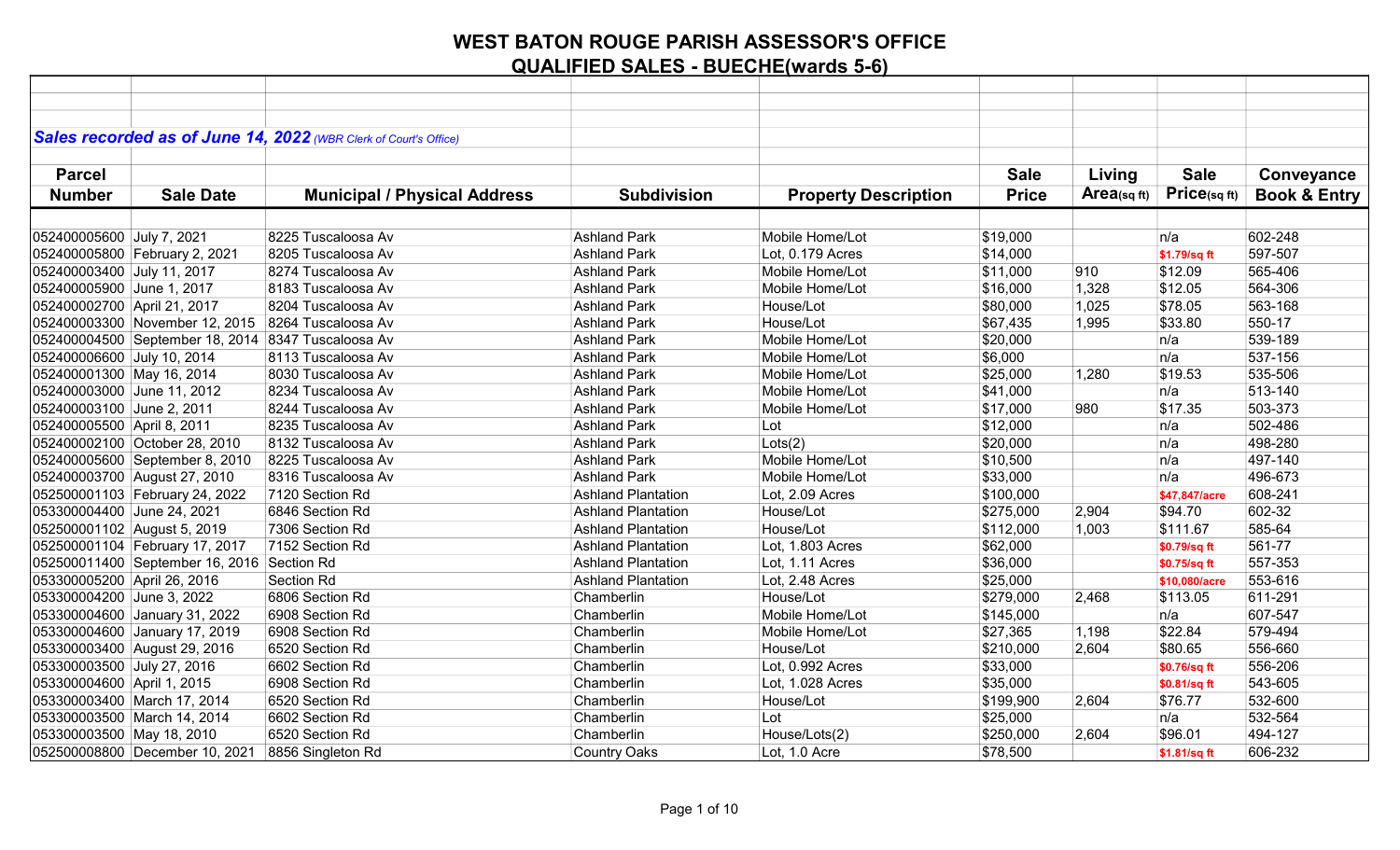|                             |                                                   | Sales recorded as of June 14, 2022 (WBR Clerk of Court's Office) |                          |                             |              |                |               |                         |
|-----------------------------|---------------------------------------------------|------------------------------------------------------------------|--------------------------|-----------------------------|--------------|----------------|---------------|-------------------------|
|                             |                                                   |                                                                  |                          |                             |              |                |               |                         |
| <b>Parcel</b>               |                                                   |                                                                  |                          |                             | <b>Sale</b>  | Living         | <b>Sale</b>   | Conveyance              |
|                             |                                                   |                                                                  |                          |                             |              |                | Price(sqft)   |                         |
| <b>Number</b>               | <b>Sale Date</b>                                  | <b>Municipal / Physical Address</b>                              | <b>Subdivision</b>       | <b>Property Description</b> | <b>Price</b> | $Area$ (sq ft) |               | <b>Book &amp; Entry</b> |
|                             |                                                   |                                                                  |                          |                             |              |                |               |                         |
| 052500010100 July 26, 2021  |                                                   | 9097 Singleton Rd                                                | <b>Country Oaks</b>      | House/Lot                   | \$365,000    | 2,458          | \$148.49      | 602-548                 |
|                             | 052500008800 February 5, 2021                     | 8856 Singleton Rd                                                | <b>Country Oaks</b>      | Lot, 1.06 Acres             | \$70,000     |                | \$1.51/sq ft  | 597-598                 |
|                             | 052500009200 December 19, 2019 8958 Singleton Rd  |                                                                  | <b>Country Oaks</b>      | Lot, 1.07 Acres             | \$70,000     |                | \$1.52/sq ft  | 587-696                 |
| 052500008800 May 17, 2017   |                                                   | 8856 Singleton Rd                                                | <b>Country Oaks</b>      | Lot, 1.06 Acres             | \$50,000     |                | \$1.08/sq ft  | 563-686                 |
|                             | 052500003600 September 22, 2016 8612 Singleton Rd |                                                                  | <b>Country Oaks</b>      | Lot, 0.66 Acres             | \$50,000     |                | \$1.74/sq ft  | 557-456                 |
|                             | 052500008600 August 20, 2015                      | 8816 Singleton Rd                                                | <b>Country Oaks</b>      | Lot, 1.06 Acres             | \$60,000     |                | n/a           | 547-638                 |
|                             | 052500008200 September 25, 2013 8622 Singleton Rd |                                                                  | <b>Country Oaks</b>      | Lot, 0.67 Acres             | \$48,000     |                | n/a           | 527-405                 |
|                             | 052500008900 December 27, 2012 8876 Singleton Rd  |                                                                  | <b>Country Oaks</b>      | Lot, 1.05 Acres             | \$47,500     |                | n/a           | 520-267                 |
|                             | 052500009000 September 26, 2012 8918 Singleton Rd |                                                                  | Country Oaks             | Lot, 1.05 Acres             | \$47,500     |                | n/a           | 517-434                 |
|                             | 052500009600 March 31, 2011                       | 9040 Singleton Rd                                                | <b>Country Oaks</b>      | Lot, 1.02 Acres             | \$53,000     |                | n/a           | 502-379                 |
|                             | 052500009700 March 10, 2011                       | 9080 Singleton Rd                                                | <b>Country Oaks</b>      | House/Lot                   | \$280,000    | 2,116          | \$132.33      | 501-485                 |
| 052500003502 March 2, 2011  |                                                   | 8853 Singleton Rd                                                | <b>Country Oaks</b>      | Lot, 2.59 Acres             | \$90,000     |                | \$34,750/acre | 501-348                 |
|                             | 052500009000 January 5, 2011                      | 8918 Singleton Rd                                                | <b>Country Oaks</b>      | Lot, 1.06 Acres             | \$47,500     |                | ∣n/a          | 500-365                 |
| 052500010100 April 5, 2010  |                                                   | Singleton Rd                                                     | <b>Country Oaks</b>      | Lot, 1.785 Acres            | \$75,000     |                | \$42,015/acre | 493-157                 |
|                             | 052500008300 January 30, 2017                     | 8632 Singleton Rd                                                | <b>Country Oaks</b>      | House/Lot                   | \$233,000    | 1,786          | \$130.46      | 560-510                 |
|                             | 053400000601 August 29, 2019                      | 6580 Pony Ln                                                     | <b>Cypress Hall PInt</b> | House/10.10 Acres           | \$400,000    | 2,354          | \$169.92      | 585-463                 |
|                             | 053410005600 December 19, 2018                    | 6742 Hwy 190 W (Cajun Circus Casino)                             | <b>Cypress Hall PInt</b> | Comm'l Bldg/5.66 Acres      | \$1,060,000  |                | n/a           | 579-106                 |
|                             | 053410003300 November 19, 2018                    | 2121 Gremillion Rd                                               | <b>Cypress Hall PInt</b> | House/2.13 Acres            | \$190,000    | 1,503          | \$126.41      | 578-410                 |
|                             | 053410003200 November 19, 2018 6723 Hwy 190 W     |                                                                  | <b>Cypress Hall Pint</b> | Mobile Home/2.48 Acres      | \$55,000     |                | n/a           | 578-413                 |
|                             | 053410000400 March 26, 2018                       | 2522 N Winterville Ln                                            | <b>Cypress Hall Pint</b> | Lot, 0.195 Acres            | \$6,000      |                | \$0.70/sq ft  | 572-363                 |
| 053410002200 April 17, 2017 |                                                   | 6732 Hwy 190 W                                                   | <b>Cypress Hall Pint</b> | Comm'l Bldg/Land            | \$125,000    |                | n/a           | 562-471                 |
|                             | 053410004001 September 4, 2015                    | 6550 Cactus Ln                                                   | <b>Cypress Hall PInt</b> | House/Lot                   | \$115,000    | 1,619          | \$71.03       | 548-240                 |
| 053410005600 July 10, 2015  |                                                   | 6742 Hwy 190 W (Cajun Circus Casino)                             | <b>Cypress Hall Pint</b> | Comm'l Land/Bldg            | \$910,000    |                | n/a           | 546-661                 |
|                             | 053400000303 October 10, 2012                     | Hwy 190 W(East of N Winterville Ln, no road frontage)            | <b>Cypress Hall Pint</b> | 25.6 Acres                  | \$200,000    |                | \$7,812acre   | 518-142                 |
|                             | 053400001600 August 25, 2011                      | 6650 Hwy 190 W                                                   | <b>Cypress Hall PInt</b> | Lot                         | \$30,000     |                | n/a           | 505-400                 |
|                             | 053400005300 October 20, 2010                     | Decuir Rd                                                        | <b>Cypress Hall PInt</b> | Lots(3)                     | \$20,000     |                | n/a           | 498-25                  |
|                             | 053300001300 October 17, 2014                     | 6133 Nolan David Rd                                              | I Pulliam                | Mobile Home/Lot             | \$10,000     |                | n/a           | 540-93                  |
| 053300001900 July 29, 2014  |                                                   | 6132 Nolan David Rd                                              | I Pulliam                | Mobile Home/Lot             | \$10,000     | 600            | \$16.67       | 537-492                 |
|                             | 052600003000 February 17, 2022                    | 1711 Byrd Av                                                     | John Bird Est            | 11.77 Acres, Timberland     | \$140,000    |                | \$11,895/acre | 608-111                 |
| 052500007200 July 7, 2020   |                                                   | 8020 Section Rd                                                  | Lynwood                  | House/Lot                   | \$255,000    | 2,024          | \$125.99      | 592-337                 |
| 052400009000 April 10, 2017 |                                                   | 5091 Bueche Rd                                                   | Lynwood                  | House/Lot                   | \$174,000    | 1,400          | \$124.29      | 562-330                 |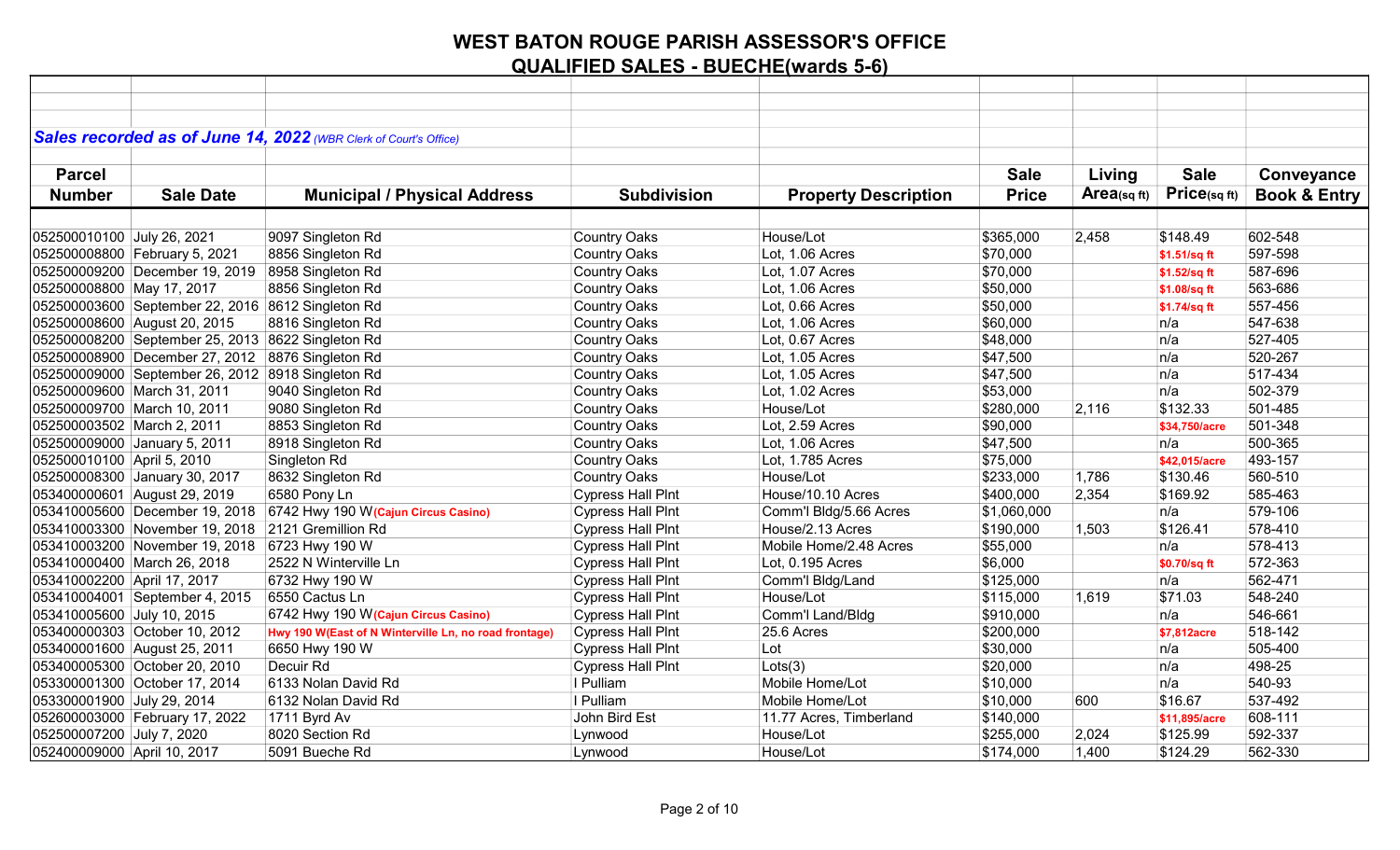| Sales recorded as of June 14, 2022 (WBR Clerk of Court's Office)<br><b>Sale</b><br>Living<br><b>Sale</b><br><b>Parcel</b><br>Conveyance<br>Price(sqft)<br>Area(sq ft)<br><b>Book &amp; Entry</b><br><b>Number</b><br><b>Sale Date</b><br><b>Municipal / Physical Address</b><br><b>Subdivision</b><br><b>Property Description</b><br><b>Price</b><br>550-507<br>052400008100 December 16, 2015<br>5087 Bueche Rd<br>House/Lot<br>\$205,000<br>2,434<br>\$84.22<br>Lynwood<br>Mobile Home/30.0 Acres<br>\$152,000<br>n/a<br>518-333<br>052400007700 October 18, 2012<br>5107 Bueche Rd<br>Lynwood<br>052400007701 October 4, 2012<br>517-673<br>18.54 Acres<br>\$148,320<br>Lynwood<br>N/W corner of Section Rd / Bueche Rd intersection<br>\$8,000acre<br>052400009000 January 19, 2012<br>Lynwood<br>House/Lot<br>\$157,000<br>\$112.14<br>509-367<br>5091 Bueche Rd<br>1,400<br>589-23<br>053400004700 January 22, 2020<br>Midway Plaza<br>0.778 Acres, Comm'l Lot<br>\$77,000<br>1601 Midway Dr<br>\$2.27/sq ft<br>053500003800 May 6, 2022<br>319 Montrachet Dr<br>House/Lot<br>610-295<br>Montrachet Acres<br>\$400,000<br>1,852<br>\$215.98<br>053500002900 April 8, 2022<br>442 Montrachet Dr<br>609-379<br>Lot. 1.10 Acres<br>\$72,000<br><b>Montrachet Acres</b><br>\$1.51/sq ft<br>053500001700 December 17, 2021 226 Montrachet Dr<br>House/Lot<br>\$151.80<br>606-403<br>\$433,400<br>2,855<br><b>Montrachet Acres</b><br>\$129.32<br>602-471<br>053500004000 July 19, 2021<br>House/Lot<br>\$460,000<br>3,557<br>237 Montrachet Dr<br><b>Montrachet Acres</b><br>053500004200 November 16, 2020 217 Montrachet Dr<br>595-670<br>Lot, 1.0 Acre<br>\$72,766<br><b>Montrachet Acres</b><br>\$1.67/sq ft<br>587-603<br>053500003000 December 13, 2019<br>441 Montrachet Dr<br>House/Lot<br>\$455,000<br>3,149<br>\$144.49<br><b>Montrachet Acres</b><br>570-225<br>House/Lot<br>\$405,000<br>4,087<br>\$99.09<br>195 Montrachet Dr<br><b>Montrachet Acres</b><br>569-251<br>308 Montrachet Dr<br><b>Montrachet Acres</b><br>House/Lot<br>\$280,000<br>1,984<br>\$141.13<br>559-46<br>053500002000 November 21, 2016 318 Montrachet Dr<br>Lot, 1.0 Acre<br>\$66,000<br><b>Montrachet Acres</b><br>\$1.51/sq ft<br>557-555<br>053500004700 September 29, 2016 165 Montrachet Dr<br>Lot, 1.0 Acre<br>\$46,000<br><b>Montrachet Acres</b><br>\$1.05/sq ft<br>555-180<br>318 Montrachet Dr<br>Lot, 1.0 Acre<br>\$56,000<br><b>Montrachet Acres</b><br>\$1.29/sq ft<br>550-72<br>053500003700 November 17, 2015 329 Montrachet Dr<br>Lot<br>\$49,500<br>n/a<br><b>Montrachet Acres</b><br>House/Lot<br>548-284<br>053500003200 September 9, 2015 411 Montrachet Dr<br>\$280,000<br>\$115.51<br><b>Montrachet Acres</b><br>2,424 |                                |                   |                         |                  |          |              |         |
|------------------------------------------------------------------------------------------------------------------------------------------------------------------------------------------------------------------------------------------------------------------------------------------------------------------------------------------------------------------------------------------------------------------------------------------------------------------------------------------------------------------------------------------------------------------------------------------------------------------------------------------------------------------------------------------------------------------------------------------------------------------------------------------------------------------------------------------------------------------------------------------------------------------------------------------------------------------------------------------------------------------------------------------------------------------------------------------------------------------------------------------------------------------------------------------------------------------------------------------------------------------------------------------------------------------------------------------------------------------------------------------------------------------------------------------------------------------------------------------------------------------------------------------------------------------------------------------------------------------------------------------------------------------------------------------------------------------------------------------------------------------------------------------------------------------------------------------------------------------------------------------------------------------------------------------------------------------------------------------------------------------------------------------------------------------------------------------------------------------------------------------------------------------------------------------------------------------------------------------------------------------------------------------------------------------------------------------------------------------------------------------------------------------------------------------------------------------------------------------------------------------------------------------------------------------------------------------------------------------------------------------------------------------------------------------------------------------------------------|--------------------------------|-------------------|-------------------------|------------------|----------|--------------|---------|
|                                                                                                                                                                                                                                                                                                                                                                                                                                                                                                                                                                                                                                                                                                                                                                                                                                                                                                                                                                                                                                                                                                                                                                                                                                                                                                                                                                                                                                                                                                                                                                                                                                                                                                                                                                                                                                                                                                                                                                                                                                                                                                                                                                                                                                                                                                                                                                                                                                                                                                                                                                                                                                                                                                                                    |                                |                   |                         |                  |          |              |         |
|                                                                                                                                                                                                                                                                                                                                                                                                                                                                                                                                                                                                                                                                                                                                                                                                                                                                                                                                                                                                                                                                                                                                                                                                                                                                                                                                                                                                                                                                                                                                                                                                                                                                                                                                                                                                                                                                                                                                                                                                                                                                                                                                                                                                                                                                                                                                                                                                                                                                                                                                                                                                                                                                                                                                    |                                |                   |                         |                  |          |              |         |
|                                                                                                                                                                                                                                                                                                                                                                                                                                                                                                                                                                                                                                                                                                                                                                                                                                                                                                                                                                                                                                                                                                                                                                                                                                                                                                                                                                                                                                                                                                                                                                                                                                                                                                                                                                                                                                                                                                                                                                                                                                                                                                                                                                                                                                                                                                                                                                                                                                                                                                                                                                                                                                                                                                                                    |                                |                   |                         |                  |          |              |         |
|                                                                                                                                                                                                                                                                                                                                                                                                                                                                                                                                                                                                                                                                                                                                                                                                                                                                                                                                                                                                                                                                                                                                                                                                                                                                                                                                                                                                                                                                                                                                                                                                                                                                                                                                                                                                                                                                                                                                                                                                                                                                                                                                                                                                                                                                                                                                                                                                                                                                                                                                                                                                                                                                                                                                    |                                |                   |                         |                  |          |              |         |
|                                                                                                                                                                                                                                                                                                                                                                                                                                                                                                                                                                                                                                                                                                                                                                                                                                                                                                                                                                                                                                                                                                                                                                                                                                                                                                                                                                                                                                                                                                                                                                                                                                                                                                                                                                                                                                                                                                                                                                                                                                                                                                                                                                                                                                                                                                                                                                                                                                                                                                                                                                                                                                                                                                                                    |                                |                   |                         |                  |          |              |         |
|                                                                                                                                                                                                                                                                                                                                                                                                                                                                                                                                                                                                                                                                                                                                                                                                                                                                                                                                                                                                                                                                                                                                                                                                                                                                                                                                                                                                                                                                                                                                                                                                                                                                                                                                                                                                                                                                                                                                                                                                                                                                                                                                                                                                                                                                                                                                                                                                                                                                                                                                                                                                                                                                                                                                    |                                |                   |                         |                  |          |              |         |
|                                                                                                                                                                                                                                                                                                                                                                                                                                                                                                                                                                                                                                                                                                                                                                                                                                                                                                                                                                                                                                                                                                                                                                                                                                                                                                                                                                                                                                                                                                                                                                                                                                                                                                                                                                                                                                                                                                                                                                                                                                                                                                                                                                                                                                                                                                                                                                                                                                                                                                                                                                                                                                                                                                                                    |                                |                   |                         |                  |          |              |         |
|                                                                                                                                                                                                                                                                                                                                                                                                                                                                                                                                                                                                                                                                                                                                                                                                                                                                                                                                                                                                                                                                                                                                                                                                                                                                                                                                                                                                                                                                                                                                                                                                                                                                                                                                                                                                                                                                                                                                                                                                                                                                                                                                                                                                                                                                                                                                                                                                                                                                                                                                                                                                                                                                                                                                    |                                |                   |                         |                  |          |              |         |
|                                                                                                                                                                                                                                                                                                                                                                                                                                                                                                                                                                                                                                                                                                                                                                                                                                                                                                                                                                                                                                                                                                                                                                                                                                                                                                                                                                                                                                                                                                                                                                                                                                                                                                                                                                                                                                                                                                                                                                                                                                                                                                                                                                                                                                                                                                                                                                                                                                                                                                                                                                                                                                                                                                                                    |                                |                   |                         |                  |          |              |         |
|                                                                                                                                                                                                                                                                                                                                                                                                                                                                                                                                                                                                                                                                                                                                                                                                                                                                                                                                                                                                                                                                                                                                                                                                                                                                                                                                                                                                                                                                                                                                                                                                                                                                                                                                                                                                                                                                                                                                                                                                                                                                                                                                                                                                                                                                                                                                                                                                                                                                                                                                                                                                                                                                                                                                    |                                |                   |                         |                  |          |              |         |
|                                                                                                                                                                                                                                                                                                                                                                                                                                                                                                                                                                                                                                                                                                                                                                                                                                                                                                                                                                                                                                                                                                                                                                                                                                                                                                                                                                                                                                                                                                                                                                                                                                                                                                                                                                                                                                                                                                                                                                                                                                                                                                                                                                                                                                                                                                                                                                                                                                                                                                                                                                                                                                                                                                                                    |                                |                   |                         |                  |          |              |         |
|                                                                                                                                                                                                                                                                                                                                                                                                                                                                                                                                                                                                                                                                                                                                                                                                                                                                                                                                                                                                                                                                                                                                                                                                                                                                                                                                                                                                                                                                                                                                                                                                                                                                                                                                                                                                                                                                                                                                                                                                                                                                                                                                                                                                                                                                                                                                                                                                                                                                                                                                                                                                                                                                                                                                    |                                |                   |                         |                  |          |              |         |
|                                                                                                                                                                                                                                                                                                                                                                                                                                                                                                                                                                                                                                                                                                                                                                                                                                                                                                                                                                                                                                                                                                                                                                                                                                                                                                                                                                                                                                                                                                                                                                                                                                                                                                                                                                                                                                                                                                                                                                                                                                                                                                                                                                                                                                                                                                                                                                                                                                                                                                                                                                                                                                                                                                                                    |                                |                   |                         |                  |          |              |         |
|                                                                                                                                                                                                                                                                                                                                                                                                                                                                                                                                                                                                                                                                                                                                                                                                                                                                                                                                                                                                                                                                                                                                                                                                                                                                                                                                                                                                                                                                                                                                                                                                                                                                                                                                                                                                                                                                                                                                                                                                                                                                                                                                                                                                                                                                                                                                                                                                                                                                                                                                                                                                                                                                                                                                    |                                |                   |                         |                  |          |              |         |
|                                                                                                                                                                                                                                                                                                                                                                                                                                                                                                                                                                                                                                                                                                                                                                                                                                                                                                                                                                                                                                                                                                                                                                                                                                                                                                                                                                                                                                                                                                                                                                                                                                                                                                                                                                                                                                                                                                                                                                                                                                                                                                                                                                                                                                                                                                                                                                                                                                                                                                                                                                                                                                                                                                                                    |                                |                   |                         |                  |          |              |         |
|                                                                                                                                                                                                                                                                                                                                                                                                                                                                                                                                                                                                                                                                                                                                                                                                                                                                                                                                                                                                                                                                                                                                                                                                                                                                                                                                                                                                                                                                                                                                                                                                                                                                                                                                                                                                                                                                                                                                                                                                                                                                                                                                                                                                                                                                                                                                                                                                                                                                                                                                                                                                                                                                                                                                    |                                |                   |                         |                  |          |              |         |
|                                                                                                                                                                                                                                                                                                                                                                                                                                                                                                                                                                                                                                                                                                                                                                                                                                                                                                                                                                                                                                                                                                                                                                                                                                                                                                                                                                                                                                                                                                                                                                                                                                                                                                                                                                                                                                                                                                                                                                                                                                                                                                                                                                                                                                                                                                                                                                                                                                                                                                                                                                                                                                                                                                                                    |                                |                   |                         |                  |          |              |         |
|                                                                                                                                                                                                                                                                                                                                                                                                                                                                                                                                                                                                                                                                                                                                                                                                                                                                                                                                                                                                                                                                                                                                                                                                                                                                                                                                                                                                                                                                                                                                                                                                                                                                                                                                                                                                                                                                                                                                                                                                                                                                                                                                                                                                                                                                                                                                                                                                                                                                                                                                                                                                                                                                                                                                    |                                |                   |                         |                  |          |              |         |
|                                                                                                                                                                                                                                                                                                                                                                                                                                                                                                                                                                                                                                                                                                                                                                                                                                                                                                                                                                                                                                                                                                                                                                                                                                                                                                                                                                                                                                                                                                                                                                                                                                                                                                                                                                                                                                                                                                                                                                                                                                                                                                                                                                                                                                                                                                                                                                                                                                                                                                                                                                                                                                                                                                                                    | 053500004400 December 29, 2017 |                   |                         |                  |          |              |         |
|                                                                                                                                                                                                                                                                                                                                                                                                                                                                                                                                                                                                                                                                                                                                                                                                                                                                                                                                                                                                                                                                                                                                                                                                                                                                                                                                                                                                                                                                                                                                                                                                                                                                                                                                                                                                                                                                                                                                                                                                                                                                                                                                                                                                                                                                                                                                                                                                                                                                                                                                                                                                                                                                                                                                    | 053500001900 December 1, 2017  |                   |                         |                  |          |              |         |
|                                                                                                                                                                                                                                                                                                                                                                                                                                                                                                                                                                                                                                                                                                                                                                                                                                                                                                                                                                                                                                                                                                                                                                                                                                                                                                                                                                                                                                                                                                                                                                                                                                                                                                                                                                                                                                                                                                                                                                                                                                                                                                                                                                                                                                                                                                                                                                                                                                                                                                                                                                                                                                                                                                                                    |                                |                   |                         |                  |          |              |         |
|                                                                                                                                                                                                                                                                                                                                                                                                                                                                                                                                                                                                                                                                                                                                                                                                                                                                                                                                                                                                                                                                                                                                                                                                                                                                                                                                                                                                                                                                                                                                                                                                                                                                                                                                                                                                                                                                                                                                                                                                                                                                                                                                                                                                                                                                                                                                                                                                                                                                                                                                                                                                                                                                                                                                    |                                |                   |                         |                  |          |              |         |
|                                                                                                                                                                                                                                                                                                                                                                                                                                                                                                                                                                                                                                                                                                                                                                                                                                                                                                                                                                                                                                                                                                                                                                                                                                                                                                                                                                                                                                                                                                                                                                                                                                                                                                                                                                                                                                                                                                                                                                                                                                                                                                                                                                                                                                                                                                                                                                                                                                                                                                                                                                                                                                                                                                                                    | 053500002000 June 13, 2016     |                   |                         |                  |          |              |         |
|                                                                                                                                                                                                                                                                                                                                                                                                                                                                                                                                                                                                                                                                                                                                                                                                                                                                                                                                                                                                                                                                                                                                                                                                                                                                                                                                                                                                                                                                                                                                                                                                                                                                                                                                                                                                                                                                                                                                                                                                                                                                                                                                                                                                                                                                                                                                                                                                                                                                                                                                                                                                                                                                                                                                    |                                |                   |                         |                  |          |              |         |
|                                                                                                                                                                                                                                                                                                                                                                                                                                                                                                                                                                                                                                                                                                                                                                                                                                                                                                                                                                                                                                                                                                                                                                                                                                                                                                                                                                                                                                                                                                                                                                                                                                                                                                                                                                                                                                                                                                                                                                                                                                                                                                                                                                                                                                                                                                                                                                                                                                                                                                                                                                                                                                                                                                                                    |                                |                   |                         |                  |          |              |         |
|                                                                                                                                                                                                                                                                                                                                                                                                                                                                                                                                                                                                                                                                                                                                                                                                                                                                                                                                                                                                                                                                                                                                                                                                                                                                                                                                                                                                                                                                                                                                                                                                                                                                                                                                                                                                                                                                                                                                                                                                                                                                                                                                                                                                                                                                                                                                                                                                                                                                                                                                                                                                                                                                                                                                    | 053500003700 May 29, 2015      | 329 Montrachet Dr | <b>Montrachet Acres</b> | Lot, 1.011 Acres | \$47,500 | \$1.09/sq ft | 545-662 |
| \$42,500<br>536-576<br>175 Montrachet Dr<br>Montrachet Acres<br>Lot<br>n/a                                                                                                                                                                                                                                                                                                                                                                                                                                                                                                                                                                                                                                                                                                                                                                                                                                                                                                                                                                                                                                                                                                                                                                                                                                                                                                                                                                                                                                                                                                                                                                                                                                                                                                                                                                                                                                                                                                                                                                                                                                                                                                                                                                                                                                                                                                                                                                                                                                                                                                                                                                                                                                                         | 053500004600 June 19, 2014     |                   |                         |                  |          |              |         |
| \$38,000<br>532-529<br>329 Montrachet Dr<br><b>Montrachet Acres</b><br>Lot<br>n/a                                                                                                                                                                                                                                                                                                                                                                                                                                                                                                                                                                                                                                                                                                                                                                                                                                                                                                                                                                                                                                                                                                                                                                                                                                                                                                                                                                                                                                                                                                                                                                                                                                                                                                                                                                                                                                                                                                                                                                                                                                                                                                                                                                                                                                                                                                                                                                                                                                                                                                                                                                                                                                                  | 053500003700 March 14, 2014    |                   |                         |                  |          |              |         |
| 525-97<br>154 Montrachet Dr<br>Lot<br>\$45,000<br>n/a<br><b>Montrachet Acres</b>                                                                                                                                                                                                                                                                                                                                                                                                                                                                                                                                                                                                                                                                                                                                                                                                                                                                                                                                                                                                                                                                                                                                                                                                                                                                                                                                                                                                                                                                                                                                                                                                                                                                                                                                                                                                                                                                                                                                                                                                                                                                                                                                                                                                                                                                                                                                                                                                                                                                                                                                                                                                                                                   | 053500000900 June 20, 2013     |                   |                         |                  |          |              |         |
| 318 Montrachet Dr<br>Lot<br>\$50,825<br>n/a<br>524-319<br><b>Montrachet Acres</b>                                                                                                                                                                                                                                                                                                                                                                                                                                                                                                                                                                                                                                                                                                                                                                                                                                                                                                                                                                                                                                                                                                                                                                                                                                                                                                                                                                                                                                                                                                                                                                                                                                                                                                                                                                                                                                                                                                                                                                                                                                                                                                                                                                                                                                                                                                                                                                                                                                                                                                                                                                                                                                                  | 053500002000 May 24, 2013      |                   |                         |                  |          |              |         |
| Lot<br>519-76<br>053500003500 November 14, 2012 349 Montrachet Dr<br>\$46,000<br>n/a<br><b>Montrachet Acres</b>                                                                                                                                                                                                                                                                                                                                                                                                                                                                                                                                                                                                                                                                                                                                                                                                                                                                                                                                                                                                                                                                                                                                                                                                                                                                                                                                                                                                                                                                                                                                                                                                                                                                                                                                                                                                                                                                                                                                                                                                                                                                                                                                                                                                                                                                                                                                                                                                                                                                                                                                                                                                                    |                                |                   |                         |                  |          |              |         |
| Lot<br>n/a<br>525-495<br>\$61,000<br>422 Montrachet Dr<br><b>Montrachet Acres</b>                                                                                                                                                                                                                                                                                                                                                                                                                                                                                                                                                                                                                                                                                                                                                                                                                                                                                                                                                                                                                                                                                                                                                                                                                                                                                                                                                                                                                                                                                                                                                                                                                                                                                                                                                                                                                                                                                                                                                                                                                                                                                                                                                                                                                                                                                                                                                                                                                                                                                                                                                                                                                                                  | 053500002700 July 16, 2013     |                   |                         |                  |          |              |         |
| 519-549<br>053500003800 December 14, 2012 319 Montrachet Dr<br>Lot<br>\$48,000<br>n/a<br><b>Montrachet Acres</b>                                                                                                                                                                                                                                                                                                                                                                                                                                                                                                                                                                                                                                                                                                                                                                                                                                                                                                                                                                                                                                                                                                                                                                                                                                                                                                                                                                                                                                                                                                                                                                                                                                                                                                                                                                                                                                                                                                                                                                                                                                                                                                                                                                                                                                                                                                                                                                                                                                                                                                                                                                                                                   |                                |                   |                         |                  |          |              |         |
| 053500001500 November 19, 2012 194 Montrachet Dr<br>\$129.28<br>519-106<br><b>Montrachet Acres</b><br>House/Lot<br>\$313,500<br>2,425                                                                                                                                                                                                                                                                                                                                                                                                                                                                                                                                                                                                                                                                                                                                                                                                                                                                                                                                                                                                                                                                                                                                                                                                                                                                                                                                                                                                                                                                                                                                                                                                                                                                                                                                                                                                                                                                                                                                                                                                                                                                                                                                                                                                                                                                                                                                                                                                                                                                                                                                                                                              |                                |                   |                         |                  |          |              |         |
| \$46,000<br>513-452<br>164 Montrachet Dr<br>Lot<br>n/a<br><b>Montrachet Acres</b>                                                                                                                                                                                                                                                                                                                                                                                                                                                                                                                                                                                                                                                                                                                                                                                                                                                                                                                                                                                                                                                                                                                                                                                                                                                                                                                                                                                                                                                                                                                                                                                                                                                                                                                                                                                                                                                                                                                                                                                                                                                                                                                                                                                                                                                                                                                                                                                                                                                                                                                                                                                                                                                  | 053500001200 June 26, 2012     |                   |                         |                  |          |              |         |
| 512-541<br>185 Montrachet Dr<br>Lot<br>\$46,000<br>n/a<br><b>Montrachet Acres</b>                                                                                                                                                                                                                                                                                                                                                                                                                                                                                                                                                                                                                                                                                                                                                                                                                                                                                                                                                                                                                                                                                                                                                                                                                                                                                                                                                                                                                                                                                                                                                                                                                                                                                                                                                                                                                                                                                                                                                                                                                                                                                                                                                                                                                                                                                                                                                                                                                                                                                                                                                                                                                                                  | 053500004500 May 31, 2012      |                   |                         |                  |          |              |         |
| 511-578<br>175 Montrachet Dr<br><b>Montrachet Acres</b><br>Lot<br>\$46,000<br>n/a                                                                                                                                                                                                                                                                                                                                                                                                                                                                                                                                                                                                                                                                                                                                                                                                                                                                                                                                                                                                                                                                                                                                                                                                                                                                                                                                                                                                                                                                                                                                                                                                                                                                                                                                                                                                                                                                                                                                                                                                                                                                                                                                                                                                                                                                                                                                                                                                                                                                                                                                                                                                                                                  | 053500004600 May 2, 2012       |                   |                         |                  |          |              |         |
| 184 Montrachet Dr<br>Lot<br>Montrachet Acres<br>\$46,000<br>n/a<br>511-255                                                                                                                                                                                                                                                                                                                                                                                                                                                                                                                                                                                                                                                                                                                                                                                                                                                                                                                                                                                                                                                                                                                                                                                                                                                                                                                                                                                                                                                                                                                                                                                                                                                                                                                                                                                                                                                                                                                                                                                                                                                                                                                                                                                                                                                                                                                                                                                                                                                                                                                                                                                                                                                         | 053500001400 April 10, 2012    |                   |                         |                  |          |              |         |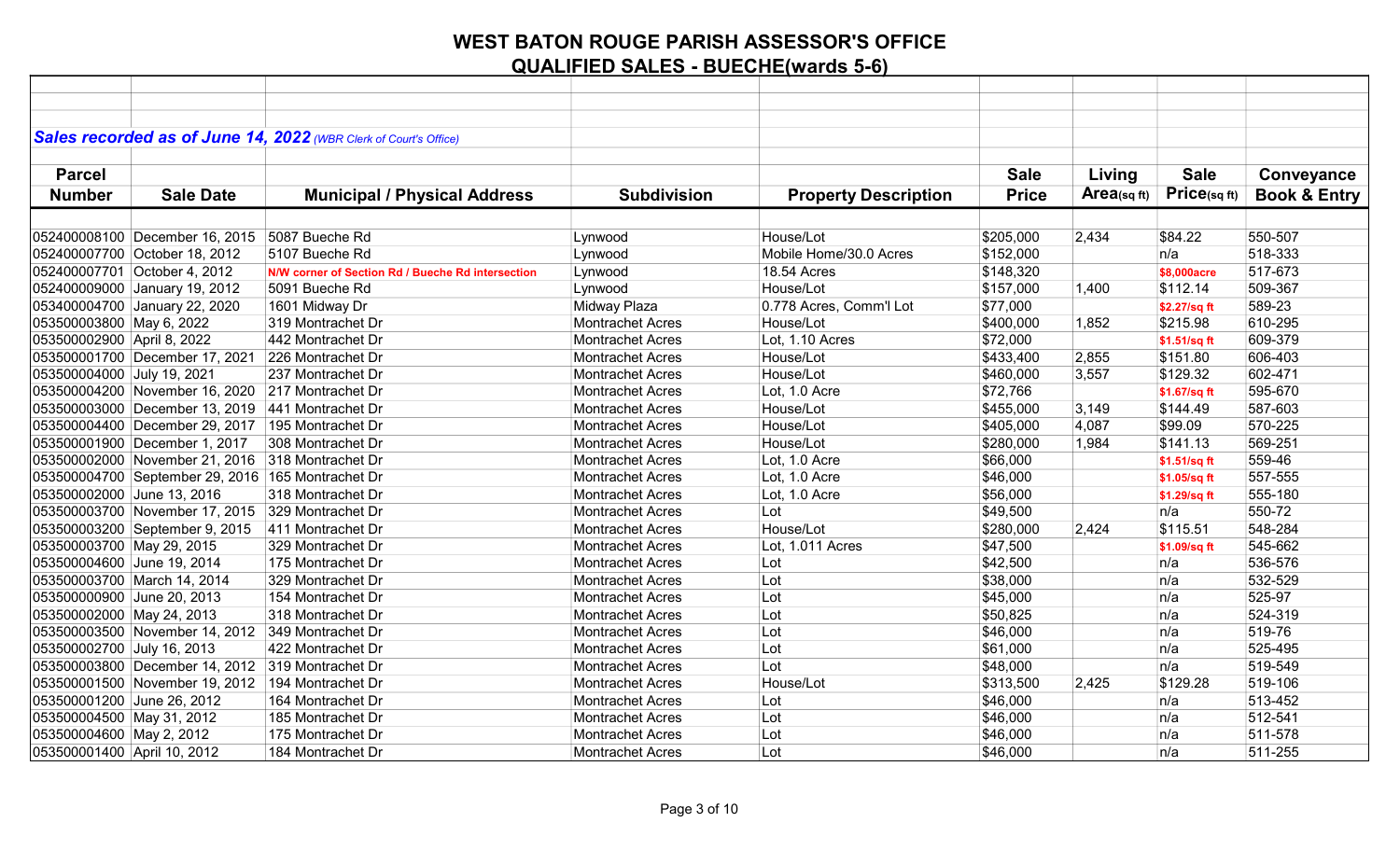|                             |                                                       | Sales recorded as of June 14, 2022 (WBR Clerk of Court's Office)                   |                         |                                    |              |            |               |                         |
|-----------------------------|-------------------------------------------------------|------------------------------------------------------------------------------------|-------------------------|------------------------------------|--------------|------------|---------------|-------------------------|
|                             |                                                       |                                                                                    |                         |                                    |              |            |               |                         |
| <b>Parcel</b>               |                                                       |                                                                                    |                         |                                    | <b>Sale</b>  | Living     | <b>Sale</b>   | Conveyance              |
| <b>Number</b>               | <b>Sale Date</b>                                      | <b>Municipal / Physical Address</b>                                                | <b>Subdivision</b>      | <b>Property Description</b>        | <b>Price</b> | Area(sqft) | Price(sqft)   | <b>Book &amp; Entry</b> |
|                             |                                                       |                                                                                    |                         |                                    |              |            |               |                         |
|                             | 053500004200 January 17, 2012                         | 217 Montrachet Dr                                                                  | <b>Montrachet Acres</b> | Lot                                | \$49,187     |            | n/a           | 509-348                 |
|                             | 053500002300 November 7, 2011                         | 348 Montrachet Dr                                                                  | <b>Montrachet Acres</b> | House/Lot                          | \$310,000    | 2,495      | \$124.25      | 507-583                 |
|                             | 053500003100 October 1, 2010                          | 421 Montrachet Dr                                                                  | <b>Montrachet Acres</b> | House/Lot                          | \$275,787    | 2,269      | \$121.55      | 497-478                 |
| 053500003400 April 29, 2010 |                                                       | 359 Montrachet Dr                                                                  | <b>Montrachet Acres</b> | Lot                                | \$54,900     |            | n/a           | 494-53                  |
|                             | 052500003400 March 30, 2020                           | 3656 Treuil Rd                                                                     | <b>Spencer Burk</b>     | House/Lot                          | \$185,000    | 1,701      | \$108.76      | 590-319                 |
|                             | 052500012600 August 29, 2019                          | 8623 Singleton Rd                                                                  | Spencer Burk            | Lot, 0.726 Acres                   | \$63,000     |            | \$1.99/sq ft  | 585-478                 |
| 052500012500 June 6, 2019   |                                                       | 8633 Singleton Rd                                                                  | Spencer Burk            | Lot, 0.72 Acres                    | \$62,500     |            | \$1.97/sq ft  | 583-165                 |
| 052500002400 April 23, 2019 |                                                       | 4046 Treuil Rd                                                                     | Spencer Burk            | House/Lot                          | \$195,000    | 2,008      | \$97.11       | 582-1                   |
|                             | 052500011000 February 22, 2019                        | 3650 Twin Ln                                                                       | Spencer Burk            | House/Lot                          | \$225,200    | 2,019      | \$111.54      | 580-384                 |
| 052500010100 May 23, 2018   |                                                       | 9097 Singleton Rd                                                                  | Spencer Burk            | House/Lot                          | \$300,000    | 2,458      | \$122.05      | 574-13                  |
|                             | 052500012700 November 13, 2017 8613 Singleton Rd      |                                                                                    | Spencer Burk            | Lot. 0.726 Acres                   | \$60,000     |            | \$1.89/sq ft  | 569-38                  |
|                             | 052500001801 August 4, 2017                           | 4216 Treuil Rd                                                                     | <b>Spencer Burk</b>     | Mobile Home/Lot                    | \$12,500     | 1,248      | \$10.02       | 566-241                 |
| 052500003700 May 2, 2016    |                                                       | 3747 Treuil Rd                                                                     | Spencer Burk            | House/Lot                          | \$120,000    | 1,237      | \$97.01       | 554-34                  |
|                             | 052500003400 October 12, 2015                         | 3656 Treuil Rd                                                                     | <b>Spencer Burk</b>     | House/Lot                          | \$173,000    | 1,701      | \$101.70      | 549-215                 |
|                             | 052500002600 January 15, 2015                         | 4016 Treuil Rd                                                                     | <b>Spencer Burk</b>     | House/Lot                          | \$185,000    | 1,927      | \$96.00       | 542-42                  |
|                             | 052500004001 October 10, 2012                         | 4053 Treuil Rd                                                                     | Spencer Burk            | Mobile Home/Lot                    | \$35,000     | 1,792      | \$19.53       | 518-162                 |
|                             | 052500006200 September 18, 2019 8234 Section Rd       |                                                                                    | <b>Willow Creek</b>     | House/Lot                          | \$227,000    | 1,991      | \$114.01      | 586-10                  |
|                             | 052500006500 February 12, 2019                        | 8306 Section Rd                                                                    | <b>Willow Creek</b>     | House/Lot                          | \$110,000    | 1,308      | \$84.10       | 580-223                 |
| 052500006000 March 1, 2018  |                                                       | <b>Section Rd</b>                                                                  | <b>Willow Creek</b>     | Lot, 1.19 Acres                    | \$50,000     |            | \$0.95/sq ft  | 571-674                 |
|                             | 052500006400 December 18, 2012 8274 Section Rd        |                                                                                    | <b>Willow Creek</b>     | House/Lot                          | \$119,000    | 1,144      | \$104.02      | 519-609                 |
|                             | 053400003900 August 23, 2013                          | corner of Hwy 190 and Allendale Rd/N River Rd(batture)                             |                         | 135.0 Acres(incl 35 Acres Batture) | \$950,000    |            | n/a           | 526-463                 |
|                             |                                                       | 053300001000 September 10, 2012 10233 N River Rd(Acadian MHP of PA 40 space MHP)   |                         | Mobile Home Park                   | \$1,190,100  |            | n/a           | 517-162                 |
| 052500007900 March 1, 2012  |                                                       | N/E corner of Section Rd & Bueche Rd intersection, 11.5 acres with a 5.6 acre lake |                         | 17.38 Acres                        | \$140,000    |            | \$12,175/acre | 510-358                 |
| 052500011900 April 22, 2022 |                                                       | 7668 Section Rd                                                                    | --------------          | Lot, 0.95 Acres                    | \$39,900     |            | \$0.95/sq ft  | 610-90                  |
|                             | 053300000300 February 8, 2022                         | 6024 Section Rd(Chamberlin Elementary School)                                      | --------------          | School Bldgs/8.5 Acres             | \$405,100    |            | n/a           | 607-691                 |
|                             | 052500000300 December 9, 2021                         | 8747 Section Rd                                                                    | ---------------         | House/Lot                          | \$345,000    | 2,641      | \$130.63      | 606-167                 |
|                             | 052610002300 September 23, 2021 7271 Little Sister Dr |                                                                                    |                         | Comm'l Bldg/5.0 Acres              | \$150,000    |            | n/a           | 604-94                  |
|                             | 054300000100 September 9, 2021                        | 8411 N River Rd                                                                    | ---------------         | House/Lot                          | \$685,000    | 5,075      | \$134.98      | 603-578                 |
| 053400000602 July 7, 2021   |                                                       | Off Pony Ln                                                                        | --------------          | 12.82 Acres                        | \$190,000    |            | \$14,821/acre | 602-245                 |
|                             | 052500001101 February 5, 2021                         | <b>Bueche Rd</b>                                                                   |                         | Lot, 6.08 Acres                    | \$105,000    |            | \$17,500/acre | 597-583                 |
|                             | 052500012400 January 22, 2021                         | 8715 Singleton Rd                                                                  | ---------------         | Lot, 1.452 Acres                   | \$105,000    |            | \$1.66/sq ft  | 597-415                 |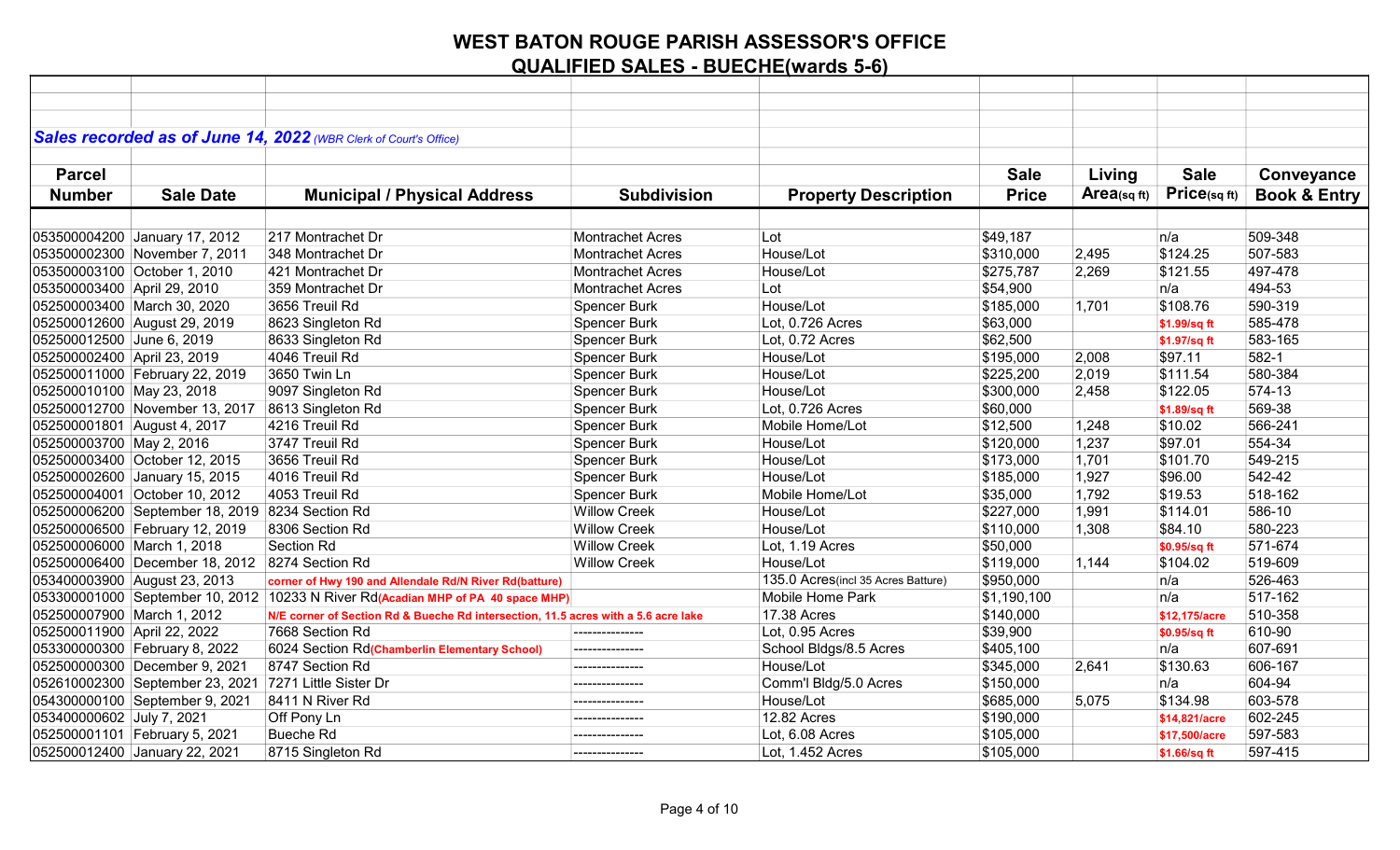|                             |                                               | Sales recorded as of June 14, 2022 (WBR Clerk of Court's Office) |                    |                             |              |            |                     |                         |
|-----------------------------|-----------------------------------------------|------------------------------------------------------------------|--------------------|-----------------------------|--------------|------------|---------------------|-------------------------|
|                             |                                               |                                                                  |                    |                             |              |            |                     |                         |
| <b>Parcel</b>               |                                               |                                                                  |                    |                             | <b>Sale</b>  | Living     | <b>Sale</b>         | Conveyance              |
| <b>Number</b>               | <b>Sale Date</b>                              | <b>Municipal / Physical Address</b>                              | <b>Subdivision</b> | <b>Property Description</b> | <b>Price</b> | Area(sqft) | $P$ ric $e$ (sq ft) | <b>Book &amp; Entry</b> |
|                             |                                               |                                                                  |                    |                             |              |            |                     |                         |
|                             | 053500000600 December 23, 2020                | 133 Calumet Rd                                                   | --------------     | Lot, 0.55 Acres             | \$25,000     |            | \$1.05/sq ft        | 597-72                  |
| 053410005200 March 6, 2020  |                                               | 1714 S Winterville Ln                                            | ---------------    | 2.0 Acres                   | \$40,000     |            | \$20,000/acre       | 590-29                  |
| 052500010400 June 12, 2019  |                                               | 7554 Section Rd                                                  |                    | 1.0 Acre                    | \$38,800     |            | \$0.87/sq ft        | 583-324                 |
| 052610001100 March 28, 2019 |                                               | 2741 N Winterville Ln                                            | --------------     | House/Lot                   | \$160,000    | 2,570      | \$62.26             | 581-229                 |
|                             | 052400004101 November 16, 2018 5281 Wilcox Dr |                                                                  | --------------     | 4.70 Acres                  | \$25,000     |            | \$5,320/acre        | 578-390                 |
|                             |                                               | 052500011600 September 28, 2018 7608 / 7628 Section Rd           |                    | 1.89 Acres                  | \$76,000     |            | \$0.92/sq ft        | 577-454                 |
| 052500012300 July 18, 2018  |                                               | 7736 Section Rd                                                  |                    | 1.9 Acres                   | \$70,000     |            | \$0.84/sq ft        | 575-559                 |
| 054300002700 May 7, 2018    |                                               | 4722 Hwy 190 W                                                   | ---------------    | Comm'l Bldg/Land            | \$360,000    |            | n/a                 | 573-382                 |
|                             | 053300000200 August 25, 2017                  | N River Rd(1/4 N of Section Rd)                                  |                    | 2.0 Acres                   | \$85,500     |            | \$42,750/acre       | 567-54                  |
| 052500003502 August 2, 2017 |                                               | 8853 Singleton Rd                                                |                    | House/2.596 Acres           | \$340,000    | 1,997      | n/a                 | 566-196                 |
| 052400008600 July 14, 2017  |                                               | 5240 Bueche Rd                                                   | ---------------    | House/4.162 Acres           | \$359,000    | 2,875      | \$124.87            | 565-482                 |
| 052500008100 June 6, 2017   |                                               | <b>Bueche Rd</b>                                                 | -------------      | 0.835 Acres                 | \$22,500     |            | \$0.61/sq ft        | 564-559                 |
| 052500011800 May 11, 2017   |                                               | 7648 Section Rd                                                  | ---------------    | 0.95 Acres                  | \$39,000     |            | \$0.94/sq ft        | 563-552                 |
| 052500012600 May 2, 2017    |                                               | 8623 Singleton Rd                                                |                    | 0.726 Acres                 | \$60,000     |            | \$1.89/sq ft        | 563-359                 |
| 054300000400 April 3, 2017  |                                               | 4735 Hugh Loop Rd                                                | ---------------    | Comm'l Land/Bldg            | \$370,000    | 5,000      | \$74.00             | 562-151                 |
|                             | 052500011500 February 6, 2017                 | 7598 Section Rd                                                  |                    | 0.95 Acres                  | \$39,000     |            | \$0.94/sq ft        | 560-579                 |
|                             | 052500012000 January 20, 2017                 | 7688 / 7706 Section Rd                                           |                    | 1.88 Acres(2 lots)          | \$69,000     |            | \$0.84/sq ft        | 560-322                 |
|                             | 052500001119 January 20, 2017                 | 4902 Bueche Rd                                                   | ---------------    | House/Lot                   | \$230,000    | 1,650      | \$139.39            | 560-332                 |
|                             | 052500011200 November 30, 2016                | 4026 Treuil Rd                                                   |                    | Mobile Home/Lot             | \$87,000     | 1,280      | \$67.97             | 559-118                 |
|                             | 052500012200 October 20, 2016                 | 7716 Section Rd                                                  |                    | 0.94 Acres                  | \$33,500     |            | \$0.81/sq ft        | 558-253                 |
|                             | 053400000601 October 12, 2016                 | 6580 Pony Ln                                                     | --------------     | House/10.10 Acres           | \$400,000    | 2,354      | \$169.92            | 558-122                 |
|                             | 052500003504 October 6, 2016                  | 8935 Singleton Rd                                                | ---------------    | 2.60 Acres                  | \$110,000    |            | \$0.97/sq ft        | 558-49                  |
| 052400008700 July 13, 2016  |                                               | 5190 Bueche Rd                                                   |                    | House/ 4.359 Acres          | \$360,000    | 2,994      | \$120.24            | 556-25                  |
| 052500011100 May 24, 2016   |                                               | 4980 Bueche Rd                                                   |                    | 0.85 Acres                  | \$15,000     |            | n/a                 | 554-470                 |
| 052600004200 May 16, 2016   |                                               | 7107 Youlon Av                                                   | ---------------    | 1.56 Acres                  | \$13,700     |            | n/a                 | 554-332                 |
| 052610002602 April 4, 2016  |                                               | 7230 Little Sister Dr                                            |                    | Mobile Home/Lot             | \$30,000     | 1,120      | \$26.79             | 553-210                 |
| 052500000300 March 1, 2016  |                                               | 8747 Section Rd                                                  | ---------------    | House/Lot                   | \$252,000    | 2,641      | \$95.42             | 552-378                 |
|                             | 054300002300 January 8, 2016                  | 1530 Allendale Rd                                                | ---------------    | 0.97 Acres                  | \$49,000     |            | \$1.15/sq ft        | 551-123                 |
|                             | 052600001000 November 24, 2015 2043 Byrd Av   |                                                                  |                    | Lot                         | \$5,000      |            | n/a                 | 550-233                 |
| 053400003700 June 26, 2015  |                                               | 7122 / 7132 Hwy 190 W                                            |                    | Comm'l Land/Bldg            | \$45,000     |            | n/a                 | 546-343                 |
| 052500011200 June 18, 2015  |                                               | 4026 Treuil Rd                                                   | ---------------    | Mobile Home/Lot             | \$85,500     | 1,280      | \$66.80             | 546-220                 |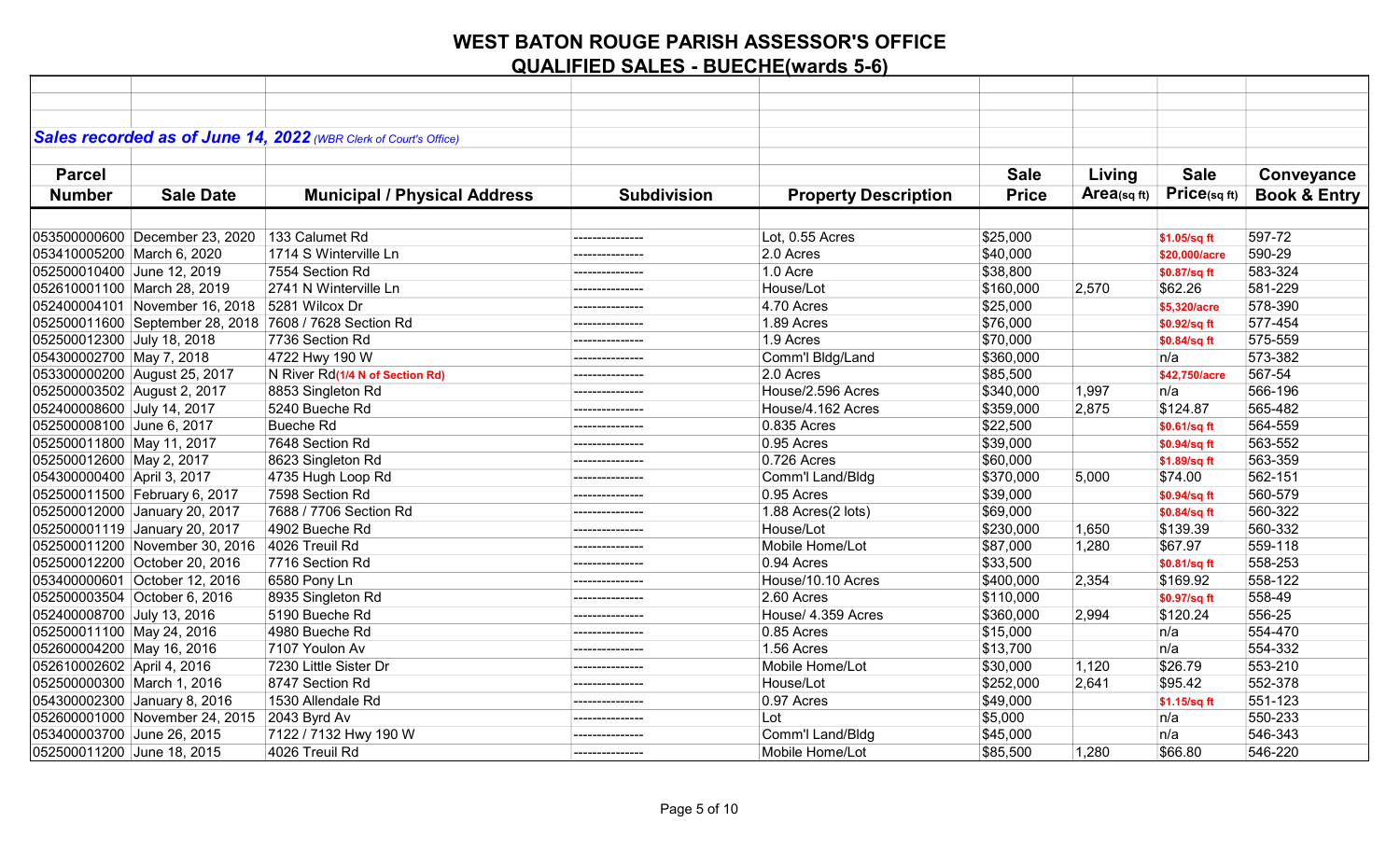|                             |                                                 | Sales recorded as of June 14, 2022 (WBR Clerk of Court's Office) |                    |                                |              |             |                 |                         |
|-----------------------------|-------------------------------------------------|------------------------------------------------------------------|--------------------|--------------------------------|--------------|-------------|-----------------|-------------------------|
|                             |                                                 |                                                                  |                    |                                |              |             |                 |                         |
| <b>Parcel</b>               |                                                 |                                                                  |                    |                                | <b>Sale</b>  | Living      | <b>Sale</b>     | Conveyance              |
| <b>Number</b>               | <b>Sale Date</b>                                | <b>Municipal / Physical Address</b>                              | <b>Subdivision</b> | <b>Property Description</b>    | <b>Price</b> | Area(sq ft) | $P$ rice(sq ft) | <b>Book &amp; Entry</b> |
|                             |                                                 |                                                                  |                    |                                |              |             |                 |                         |
|                             | 052500011200 March 13, 2015                     | 4026 Treuil Rd                                                   | --------------     | Mobile Home/Lot                | \$73,000     | 1,280       | \$57.03         | 543-336                 |
|                             | 052600004300 December 2, 2014                   | 1833 S Winterville Rd                                            |                    | House/Lot                      | \$104,000    | 1,126       | \$92.36         | 541-44                  |
|                             | 053200001200 August 28, 2014                    | 12445 N River Rd                                                 |                    | House/Land 3.87 Acres          | \$489,000    | 5,360       | \$91.23         | 538-397                 |
| 052500010300 April 30, 2014 |                                                 | 7502 Section Rd                                                  | ---------------    | House/Lot                      | \$93,000     | 998         | \$93.19         | 535-218                 |
| 053200000603 March 3, 2014  |                                                 | Smithfield Rd                                                    | --------------     | 1.23 Acres, Industrial Land    | \$13,530     |             | n/a             | 532-275                 |
|                             | 053300002500 December 11, 2013 10333 N River Rd |                                                                  | --------------     | House/Lot                      | \$140,000    | 1,883       | \$74.35         | 529-173                 |
|                             | 053400003900 August 23, 2013                    | corner of Hwy 190 and Allendale Rd                               | ---------------    | 100.0 Acres, Agricultural Land | \$550,000    |             | \$5,500 acre    | 526-480                 |
|                             | 052610001100 August 7, 2013                     | 2741 N Winterville Ln                                            | ---------------    | House/Lot                      | \$146,000    | 2,570       | \$56.81         | 526-107                 |
| 052500011000 March 4, 2013  |                                                 | 3650 Twin Ln                                                     | ---------------    | Mobile Home/Lot                | \$99,000     | 1,280       | \$77.34         | 521-658                 |
|                             | 052600003000 December 28, 2012 1711 Byrd Av     |                                                                  | ---------------    | 12.0 Acres, Timberland         | \$67,000     |             | \$5,583 acre    | 520-326                 |
|                             | 053300000100 December 4, 2012                   | 11721 N River Rd                                                 |                    | House/Lot                      | \$426,000    | 3,849       | \$110.68        | 519-290                 |
|                             | 052500011300 September 19, 2012 8745 Section Rd |                                                                  | ---------------    | 18.0 Acres, Timberland         | \$150,000    |             | \$8,333acre     | 517-361                 |
|                             | 054300001401 August 14, 2012                    | 1512 W Hugh Loop Rd                                              | --------------     | House/Lot                      | \$21,500     | 1,046       | \$20.55         | 515-624                 |
| 052500002800 April 20, 2012 |                                                 | 3944 Treuil Rd                                                   | ---------------    | House/Lot                      | \$97,000     | 1,224       | \$79.25         | 511-389                 |
|                             | 053400003700 October 6, 2011                    | 7122 Hwy 190 W(Hwy 190 W frontage)                               |                    | 2.0 Acres, Comm'l Land         | \$60,000     |             | \$30,000/acre   | 506-493                 |
| 053200000303 May 23, 2011   |                                                 | 12941 N River Rd                                                 | ---------------    | Lot                            | \$3,500      |             | n/a             | 503-220                 |
|                             | 053400000600 November 18, 2010 6550 Pony Ln     |                                                                  | ---------------    | Mobile Home/22.862 Acres       | \$315,000    |             | ∣n/a            | 499-178                 |
|                             | 054300000301 August 20, 2010                    | 1659 E Hugh Loop Rd                                              | ---------------    | Comm'l Bldg/0.90 Acres         | \$350,000    |             | n/a             | 496-486                 |
| 053300005400 May 27, 2010   |                                                 | 6370 Section Rd                                                  | ---------------    | House/Lot                      | \$189,000    | 1,647       | \$114.75        | 494-208                 |
|                             | 052500011100 January 4, 2010                    | 4936 Bueche Rd                                                   |                    | 3.354 Acres                    | \$65,000     |             | \$19,380/acre   | 492-107                 |
|                             |                                                 |                                                                  |                    |                                |              |             |                 |                         |
|                             |                                                 |                                                                  |                    |                                |              |             |                 |                         |
|                             |                                                 |                                                                  |                    |                                |              |             |                 |                         |
|                             |                                                 |                                                                  |                    |                                |              |             |                 |                         |
|                             |                                                 |                                                                  |                    |                                |              |             |                 |                         |
|                             |                                                 |                                                                  |                    |                                |              |             |                 |                         |
|                             |                                                 |                                                                  |                    |                                |              |             |                 |                         |
|                             |                                                 |                                                                  |                    |                                |              |             |                 |                         |
|                             |                                                 |                                                                  |                    |                                |              |             |                 |                         |
|                             |                                                 |                                                                  |                    |                                |              |             |                 |                         |
|                             |                                                 |                                                                  |                    |                                |              |             |                 |                         |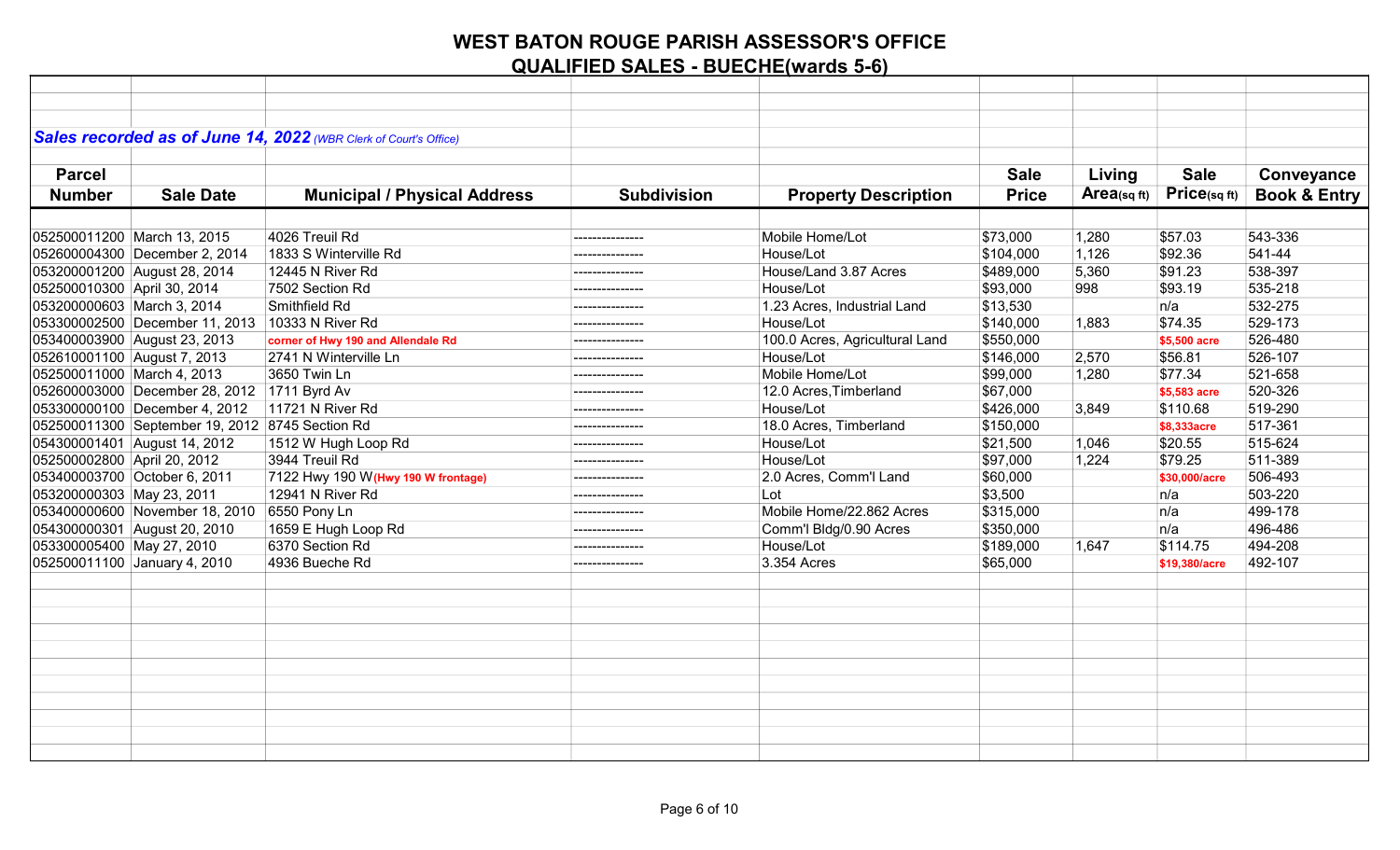|                             |                                                    | Sales recorded as of June 14, 2022 (WBR Clerk of Court's Office) |                                    |                                 |              |            |               |                         |
|-----------------------------|----------------------------------------------------|------------------------------------------------------------------|------------------------------------|---------------------------------|--------------|------------|---------------|-------------------------|
|                             |                                                    |                                                                  |                                    |                                 |              |            |               |                         |
| <b>Parcel</b>               |                                                    |                                                                  |                                    |                                 | <b>Sale</b>  | Living     | <b>Sale</b>   | Conveyance              |
| <b>Number</b>               | <b>Sale Date</b>                                   | <b>Municipal / Physical Address</b>                              | <b>Subdivision</b>                 | <b>Property Description</b>     | <b>Price</b> | Area(sqft) | Price(sqft)   | <b>Book &amp; Entry</b> |
|                             |                                                    |                                                                  |                                    |                                 |              |            |               |                         |
|                             | 062400001101 March 28, 2022                        | 8226 Rosehill Dr                                                 | <b>Alford Acres</b>                | Mobile Home/Lot 1.8 Acres       | \$172,000    |            | n/a           | 609-249                 |
| 062400001106 May 2, 2019    |                                                    | 8072 Rosehill Dr                                                 | <b>Alford Acres</b>                | House/Lot                       | \$169,900    | 1,837      | \$92.49       | 582-265                 |
|                             | 062400001100 March 29, 2019                        | 8236 Rosehill Dr                                                 | <b>Alford Acres</b>                | Comm'l Bldg/Lot                 | \$135,000    | 3,200      | \$42.19       | 581-250                 |
|                             | 062400001101 October 16, 2018                      | 8226 Rosehill Dr                                                 | <b>Alford Acres</b>                | Mobile Home/ Lot                | \$120,000    | 1,223      | \$98.12       | 578-11                  |
| 062400001101 May 14, 2014   |                                                    | 8226 Rosehill Dr                                                 | <b>Alford Acres</b>                | Mobile Home/Lot                 | \$95,000     | 1,223      | \$77.68       | 535-472                 |
|                             | 062400003500 March 24, 2014                        | Rosehill Dr                                                      | <b>Alford Acres</b>                | 8.79 Acres                      | \$87,900     |            | \$10,000/acre | 533-169                 |
|                             | 062400001304 September 11, 2015 8022 Rosehill Dr   |                                                                  | <b>Alford Estates Property</b>     | House/Lot                       | \$148,000    | 1,722      | \$85.95       | 548-427                 |
| 062400001003 July 24, 2015  |                                                    | 6358 Bueche Rd                                                   | <b>Alford Estates Property</b>     | House/Lot                       | \$120,000    | 1,225      | \$97.96       | 547-217                 |
|                             | 062400001400 August 1, 2013                        | 7990 Rosehill Dr                                                 | <b>Alford Estates Property</b>     | 1.0 Acre                        | \$20,000     |            | \$20,000/acre | 526-58                  |
| 062400001002 July 10, 2013  |                                                    | 6362 Bueche Rd                                                   | <b>Alford Estates Property</b>     | House/Lot                       | \$159,000    | 1,544      | \$102.98      | 525-408                 |
|                             | 061320001801 March 28, 2022                        | <b>Burnside Rd</b>                                               | <b>Burnside Plantation Estates</b> | 6.106 Acres                     | \$175,000    |            | \$28,660/acre | 609-252                 |
|                             | 061320001800 January 13, 2022                      | <b>Burnside Rd</b>                                               | <b>Burnside Plantation Estates</b> | 6.106 Acres                     | \$201,000    |            | \$32,918/acre | 607-342                 |
|                             | 061320000500 September 10, 2021 9534 Burnside Rd   |                                                                  | <b>Burnside Plantation Estates</b> | Lots(2), 6.695 Acres            | \$155,000    |            | \$23,151/acre | 603-606                 |
|                             | 061320000501 August 31, 2021                       | 9640 Burnside Rd                                                 | <b>Burnside Plantation Estates</b> | 7.28 Acres                      | \$145,000    |            | \$19,918/acre | 603-467                 |
| 061320005400 July 19, 2021  |                                                    | 9266 Burnside Rd                                                 | <b>Burnside Plantation Estates</b> | House + 2nd Dwelling/5.82 Acres | \$517,500    | 3,941      | \$112.97      | 602-459                 |
|                             | 062400002302 September 9, 2020                     | 8740 St Romain Rd                                                | <b>Burnside Plantation Estates</b> | House/Lot                       | \$235,000    | 2,518      | \$93.33       | 594-82                  |
| 061320005105 April 20, 2020 |                                                    | 9010 Burnside Rd                                                 | <b>Burnside Plantation Estates</b> | House/Lot                       | \$352,000    | 2,432      | \$144.74      | 590-534                 |
|                             | 061320005101 December 30, 2019 7021 Bueche Rd      |                                                                  | <b>Burnside Plantation Estates</b> | House/Lot                       | \$180,000    | 3,128      | \$57.54       | 588-388                 |
|                             | 061320005105   September 27, 2019 9010 Burnside Rd |                                                                  | <b>Burnside Plantation Estates</b> | House/1.334 Acres               | \$352,000    | 2,432      | \$144.74      | 586-237                 |
| 061320005100 July 17, 2019  |                                                    | 8960 Burnside Rd                                                 | <b>Burnside Plantation Estates</b> | House/1.449 Acres               | \$350,000    | 2,203      | \$158.87      | 584-483                 |
|                             | 061320001602 January 17, 2019                      | 9527 Burnside Rd                                                 | <b>Burnside Plantation Estates</b> | House/Lot                       | \$150,000    | 600        | n/a           | 579-501                 |
| 061320001604 July 23, 2018  |                                                    | 9497 Burnside Rd                                                 | <b>Burnside Plantation Estates</b> | 10 Acres                        | \$98,500     |            | \$9,850/acre  | 575-639                 |
|                             | 061320005100   September 22, 2017 8960 Burnside Rd |                                                                  | <b>Burnside Plantation Estates</b> | House/1.449 Acres               | \$100,000    | 2,203      | \$45.39       | 567-539                 |
| 061320000600 June 20, 2017  |                                                    | 9532 Burnside Rd                                                 | <b>Burnside Plantation Estates</b> | House/ 6.25 Acres               | \$325,000    | 1,944      | n/a           | 565-62                  |
|                             | 061320005103 November 3, 2016                      | 8914 Burnside Rd                                                 | <b>Burnside Plantation Estates</b> | House/Lot                       | \$212,000    | 2,064      | \$102.71      | 558-536                 |
| 062400002104 April 26, 2016 |                                                    | 6759 Bueche Rd                                                   | <b>Burnside Plantation Estates</b> | House/Lot                       | \$196,000    | 2,364      | \$82.91       | 553-579                 |
| 061320006000 April 30, 2015 |                                                    | 9487 Burnside Rd                                                 | <b>Burnside Plantation Estates</b> | House/Lot                       | \$225,000    | 1,927      | \$116.76      | 544-632                 |
|                             | 061320000600 November 6, 2013                      | 9532 Burnside Rd                                                 | <b>Burnside Plantation Estates</b> | House/6.25 Acres                | \$307,000    | 1,944      |               | 528-327                 |
|                             | 062400002800 March 19, 2013                        | 9043 Burnside Rd                                                 | <b>Burnside Plantation Estates</b> | House/Lot                       | \$225,000    | 2,249      | \$100.04      | 522-303                 |
|                             | 061320005300 August 10, 2012                       | 9234 Burnside Rd                                                 | <b>Burnside Plantation Estates</b> | Mobile Home/Lot                 | \$96,000     | 1,280      | \$75.00       | 515-456                 |
| 061320006000 June 20, 2011  |                                                    | 9487 Burnside Rd                                                 | <b>Burnside Plantation Estates</b> | House/Lot                       | \$255,000    | 1,927      | \$132.33      | 504-26                  |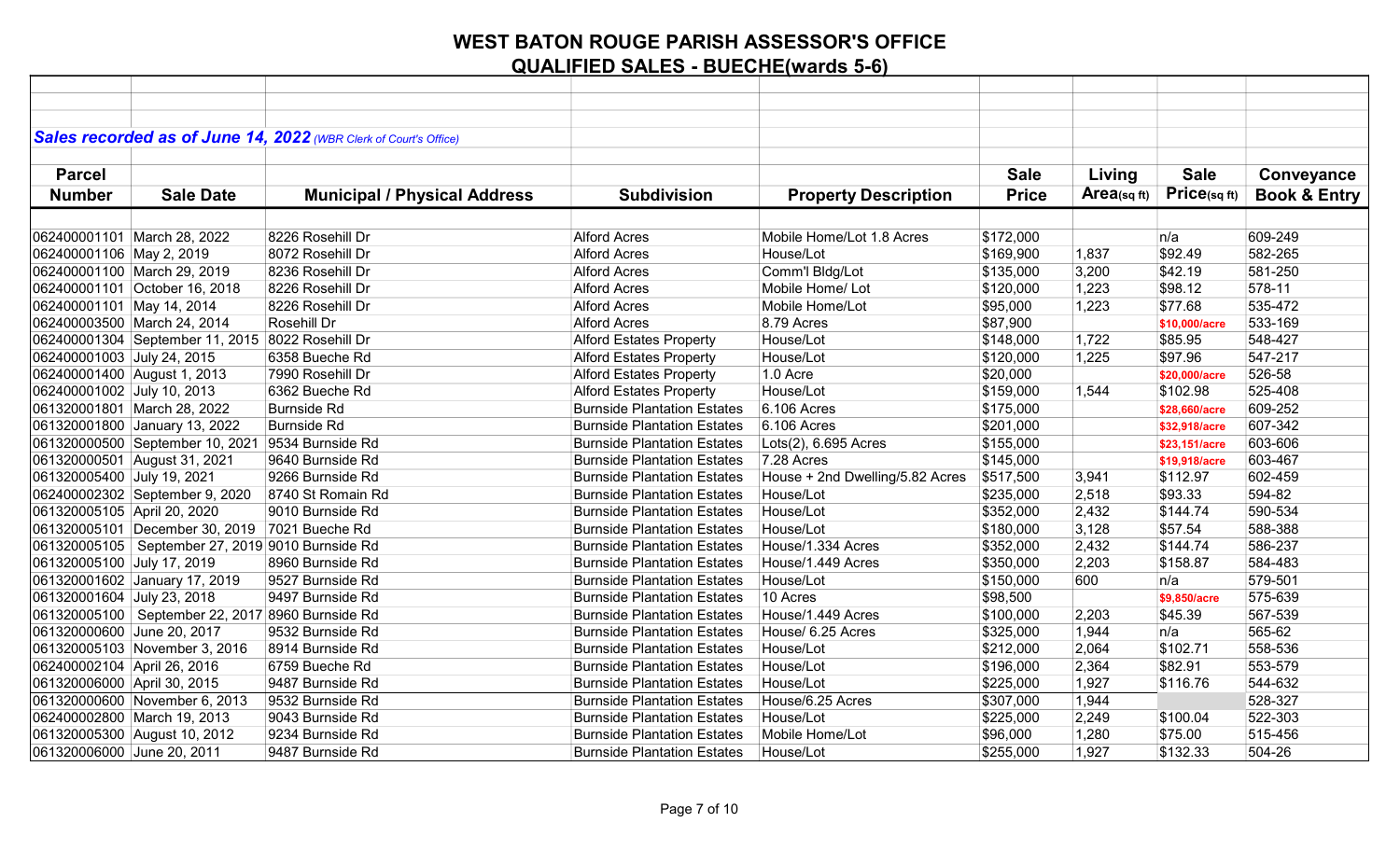|                             |                                                    | Sales recorded as of June 14, 2022 (WBR Clerk of Court's Office) |                                    |                             |              |                |              |                         |
|-----------------------------|----------------------------------------------------|------------------------------------------------------------------|------------------------------------|-----------------------------|--------------|----------------|--------------|-------------------------|
|                             |                                                    |                                                                  |                                    |                             |              |                |              |                         |
| <b>Parcel</b>               |                                                    |                                                                  |                                    |                             | <b>Sale</b>  | Living         | <b>Sale</b>  | Conveyance              |
| <b>Number</b>               | <b>Sale Date</b>                                   | <b>Municipal / Physical Address</b>                              | <b>Subdivision</b>                 | <b>Property Description</b> | <b>Price</b> | $Area$ (sq ft) | Price(sqft)  | <b>Book &amp; Entry</b> |
|                             |                                                    |                                                                  |                                    |                             |              |                |              |                         |
|                             | 062400003300 December 14, 2010                     | 6450 Fox Ln                                                      | <b>Burnside Plantation Estates</b> | House/Lot                   | \$109,000    | 1,195          | \$91.21      | 500-82                  |
|                             | 062400001500 December 2, 2021                      | 7520 RoseHill Dr                                                 | <b>Highland Acres</b>              | House/52.522 Acres          | \$500,000    | 1,791          | \$279.17     | 605-638                 |
|                             | 062400000400 January 22, 2021                      | 6738 Bueche Rd                                                   | <b>Highland Acres</b>              | House/Lot                   | \$195,000    | 1,708          | \$114.17     | 597-424                 |
| 061320007200 May 13, 2020   |                                                    | 6622 Lone Oak Dr                                                 | Lone Oak                           | House/Lot                   | \$360,000    | 2,390          | \$150.63     | 591-160                 |
|                             | 061320007100   September 27, 2019 6623 Lone Oak Dr |                                                                  | Lone Oak                           | House/Lot                   | \$255,000    | 1,765          | \$144.48     | 586-234                 |
| 061320008100 June 5, 2018   |                                                    | 6846 Lone Oak Dr                                                 | Lone Oak                           | House/Lot                   | \$310,000    | 2,179          | \$142.27     | 574-422                 |
| 061320007600 April 11, 2018 |                                                    | 6724 Lone Oak Dr                                                 | Lone Oak                           | House/Lot                   | \$260,000    | 1,950          | \$133.33     | 572-596                 |
| 061320007800 April 9, 2018  |                                                    | 6764 Lone Oak Dr                                                 | Lone Oak                           | House/Lot                   | \$302,160    | 2,156          | \$140.15     | 572-544                 |
|                             | 061320006400 January 22, 2018                      | 6827 Lone Oak Dr                                                 | Lone Oak                           | House/Lot                   | \$295,960    | 2,147          | \$137.85     | 571-11                  |
|                             | 061320001700 December 1, 2017                      | 9627 / 9629 Burnside Rd                                          | Lone Oak                           | House/ 4.55 Acres           | \$355,000    | 2,633          | \$134.83     | 569-254                 |
| 061320006500 June 13, 2017  |                                                    | 6785 Lone Oak Dr                                                 | Lone Oak                           | House/Lot                   | \$264,000    | 2,001          | \$131.93     | 564-683                 |
|                             | 061320006500 November 14, 2016                     | 6785 Lone Oak Dr                                                 | Lone Oak                           | House/Lot                   | \$260,000    | 2,001          | \$129.94     | 558-679                 |
|                             | 061320006700 November 2, 2015                      | 6745 Lone Oak Dr                                                 | Lone Oak                           | House/Lot                   | \$270,000    | 1,993          | \$135.47     | 549-601                 |
| 061320006300 August 3, 2015 |                                                    | 6847 Lone Oak Dr                                                 | Lone Oak                           | House/Lot                   | \$260,000    | 1,863          | \$139.56     | 547-346                 |
| 061320007100 June 26, 2015  |                                                    | 6623 Lone Oak Dr                                                 | Lone Oak                           | House/Lot                   | \$215,000    | 1,765          | \$121.81     | 546-374                 |
| 061320006600 June 4, 2015   |                                                    | 6765 Lone Oak Dr                                                 | Lone Oak                           | House/Lot                   | \$283,000    | 2,137          | \$132.43     | 546-74                  |
| 061320007000 March 3, 2015  |                                                    | 6643 Lone Oak Dr                                                 | Lone Oak                           | House/Lot                   | \$208,000    | 1,646          | \$126.37     | 543-91                  |
| 061320007700 March 2, 2015  |                                                    | 6744 Lone Oak Dr                                                 | Lone Oak                           | House/Lot                   | \$209,900    | 1,622          | \$129.41     | 543-46                  |
| 061320007300 July 14, 2014  |                                                    | 6642 Lone Oak Dr                                                 | Lone Oak                           | House/Lot                   | \$262,000    | 1,931          | \$135.68     | 537-180                 |
| 061320007200 June 12, 2014  |                                                    | 6622 Lone Oak Dr                                                 | Lone Oak                           | 0.798 Acres                 | \$70,000     |                | \$2.05/sq ft | 536-366                 |
| 061320007000 June 10, 2011  |                                                    | 6643 Lone Oak Dr                                                 | Lone Oak                           | House/Lot                   | \$200,000    | 1,646          | \$121.51     | 503-610                 |
| 061320007500 May 11, 2021   |                                                    | 6682 Lone Oak Dr                                                 | Lone Oak                           | House/Lot                   | \$342,500    | 2,179          | \$157.18     | 600-426                 |
|                             | 061320006800 March 10, 2020                        | 6725 Lone Oak Dr                                                 | Lone Oak                           | House/Lot                   | \$276,000    | 1,987          | \$138.90     | 590-63                  |
| 061320008000 June 28, 2019  |                                                    | 6826 Lone Oak Dr                                                 | Lone Oak                           | House/Lot                   | \$350,000    | 2,406          | \$145.47     | 584-312                 |
|                             | 061320007900 October 5, 2012                       | 6784 Lone Oak Dr                                                 | Lone Oak                           | House/Lot                   | \$228,500    | 1,854          | \$123.25     | 518-1                   |
|                             | 061320006900 August 15, 2011                       | 6663 Lone Oak Dr                                                 | Lone Oak                           | House/Lot                   | \$182,500    | 1,798          | \$101.50     | 505-124                 |
|                             | 061320007600 January 14, 2011                      | 6724 Lone Oak Dr                                                 | Lone Oak                           | House/Lot                   | \$247,000    | 1,950          | \$126.67     | 500-529                 |
|                             | 061320007700 December 15, 2010                     | 6744 Lone Oak Dr                                                 | Lone Oak                           | House/Lot                   | \$213,500    | 1,622          | \$131.63     | 500-116                 |
| 061320007100 May 28, 2010   |                                                    | 6623 Lone Oak Dr                                                 | Lone Oak                           | House/Lot                   | \$220,000    | 1,765          | \$124.65     | 494-217                 |
| 061320006800 April 16, 2010 |                                                    | 6725 Lone Oak Dr                                                 | Lone Oak                           | House/Lot                   | \$242,500    | 1,987          | \$122.04     | 494-10                  |
| 061320006900 April 1, 2010  |                                                    | 6663 Lone Oak Dr                                                 | Lone Oak                           | House/Lot                   | \$224,525    | 1,798          | \$124.87     | 493-151                 |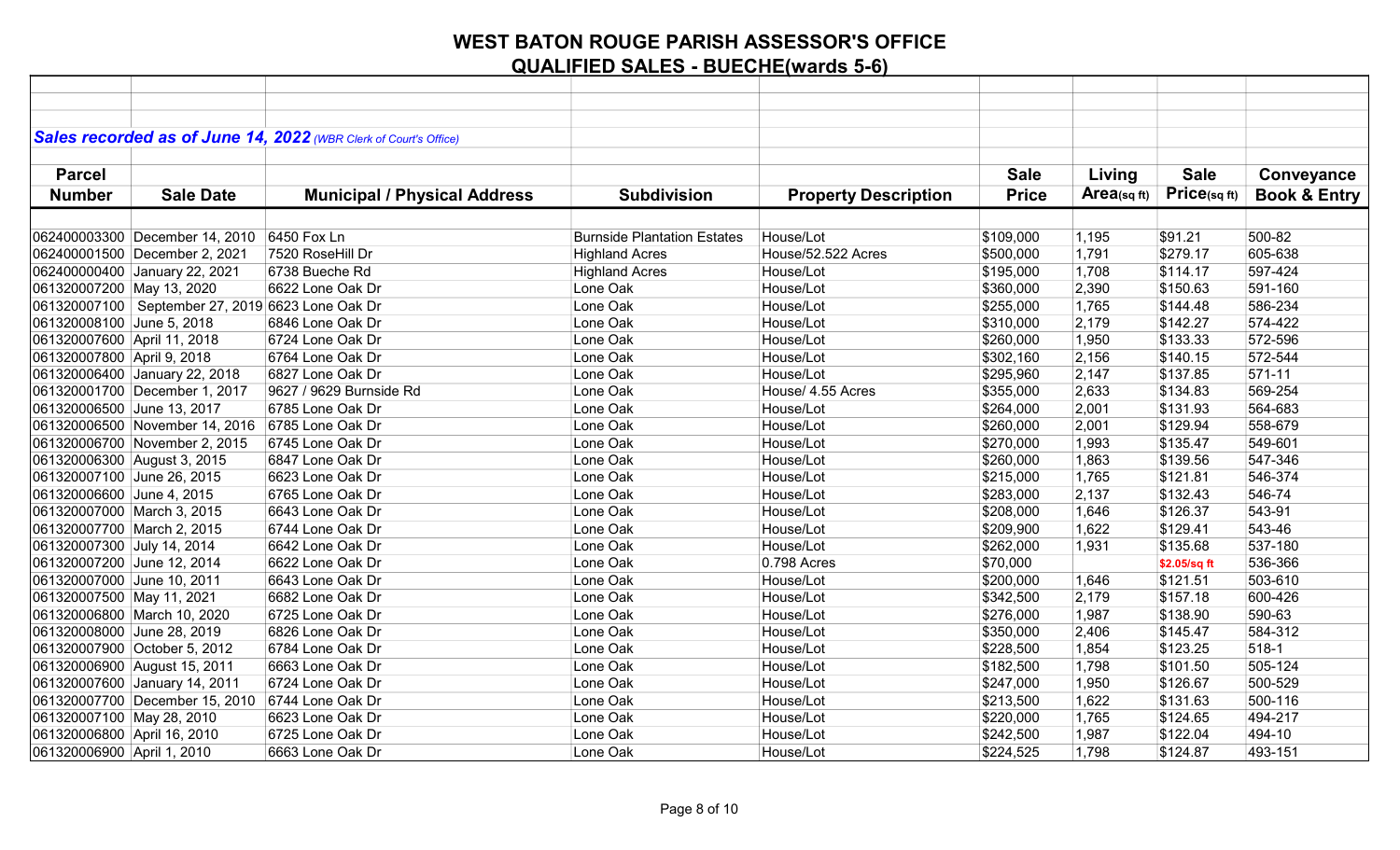|                             |                                                  | Sales recorded as of June 14, 2022 (WBR Clerk of Court's Office) |                                  |                             |              |            |               |                         |
|-----------------------------|--------------------------------------------------|------------------------------------------------------------------|----------------------------------|-----------------------------|--------------|------------|---------------|-------------------------|
|                             |                                                  |                                                                  |                                  |                             |              |            |               |                         |
| <b>Parcel</b>               |                                                  |                                                                  |                                  |                             | <b>Sale</b>  | Living     | <b>Sale</b>   | Conveyance              |
|                             |                                                  |                                                                  |                                  |                             |              |            | Price(sqft)   |                         |
| <b>Number</b>               | <b>Sale Date</b>                                 | <b>Municipal / Physical Address</b>                              | <b>Subdivision</b>               | <b>Property Description</b> | <b>Price</b> | Area(sqft) |               | <b>Book &amp; Entry</b> |
|                             |                                                  |                                                                  |                                  |                             |              |            |               |                         |
|                             | 061320004501 November 29, 2021                   | 9920 Cane Bayou Rd                                               | <b>Rosehill Plantation Trace</b> | House/Lot                   | \$465,000    | 2,657      | \$175.01      | 605-541                 |
|                             | 061320003000 January 19, 2021                    | 9631 St Romain Rd                                                | <b>Rosehill Plantation Trace</b> | Lot, 1.51 Acres             | \$65,000     |            | \$0.99/sq ft  | 597-380                 |
|                             | 061320004900 March 10, 2020                      | 6140 Rougon Rd                                                   | <b>Rosehill Plantation Trace</b> | House/Lot                   | \$363,250    | 2,986      | \$121.65      | 590-66                  |
|                             |                                                  | 061320004700 November 22, 2019 9941 Cane Bayou Rd                | <b>Rosehill Plantation Trace</b> | House/Lot                   | \$281,000    | 3,150      | \$89.21       | 587-395                 |
| 061320003400 July 8, 2019   |                                                  | 6221 Mclin Rd                                                    | <b>Rosehill Plantation Trace</b> | Lot, 1.51 Acres             | \$52,500     |            | \$0.79/sq ft  | 584-400                 |
| 061320003700 June 16, 2017  |                                                  | 6111 / 6121 Mclin Rd                                             | <b>Rosehill Plantation Trace</b> | Lots(2)                     | \$60,000     |            | n/a           | 565-13                  |
|                             | 061320004700 December 8, 2015                    | 9941 Cane Bayou Rd                                               | <b>Rosehill Plantation Trace</b> | House/Lot                   | \$355,000    | 3,150      | \$112.70      | 550-381                 |
|                             | 061320004200 January 28, 2015                    | 9741 Cand Bayou Rd                                               | <b>Rosehill Plantation Trace</b> | House/Lot                   | \$283,000    | 4,009      | \$70.59       | 542-223                 |
| 061320004500 May 27, 2014   |                                                  | 9930 Cane Bayou Rd                                               | <b>Rosehill Plantation Trace</b> | 1.72 Acres                  | \$35,000     |            | \$20,350/acre | 535-660                 |
|                             | 061320003100 December 12, 2013 9621 St Romain Rd |                                                                  | <b>Rosehill Plantation Trace</b> | Lot, 1.51 Acres             | \$54,000     |            | n/a           | 529-213                 |
| 061320002001 May 14, 2012   |                                                  | 6330 Rougon Rd                                                   | <b>Rosehill Plantation Trace</b> | House/Lot                   | \$530,000    | 5,587      | \$94.86       | 512-137                 |
| 061320002600 June 28, 2011  |                                                  | 9831 St Romain Rd                                                | <b>Rosehill Plantation Trace</b> | House/Lot                   | \$340,000    | 3,610      | \$94.18       | 504-147                 |
| 061320002100 April 11, 2011 |                                                  | 10011 St Romain Rd                                               | <b>Rosehill Plantation Trace</b> | Lot, 1.50 Acres             | \$50,000     |            | \$33,333/acre | 502-499                 |
| 062300002400 June 17, 2019  |                                                  | 10241 Bueche Rd                                                  | <b>Yattan Meadows</b>            | House/Lot                   | \$255,500    | 2,531      | \$100.95      | 583-386                 |
|                             | 062300002400 January 11, 2019                    | 10241 Bueche Rd                                                  | <b>Yattan Meadows</b>            | House/Lot                   | \$150,000    | 2,531      | \$59.27       | 579-405                 |
|                             | 062300001400 March 16, 2012                      | 10613 Beuche Rd                                                  | <b>Yattan Meadows</b>            | House/Lot                   | \$75,000     | 2,925      | \$25.64       | 510-570                 |
|                             | 062200001601 December 1, 2011                    | 10310 Bueche Rd                                                  | <b>Yattan North Farms</b>        | House/Lot                   | \$26,300     | 682        | \$38.56       | 508-168                 |
|                             | 062200001600 September 13, 2011 Bueche Rd        |                                                                  | <b>Yattan North Farms</b>        | 5.02 Acres                  | \$20,000     |            | \$4,000/acre  | 506-53                  |
| 062200002000 April 13, 2015 |                                                  | 10150 Bueche Rd                                                  | <b>Yattan North Farms</b>        | House/5.96 Acres            | \$50,000     |            | n/a           | 544-48                  |
| 061210003800 May 23, 2022   |                                                  | 9470 Bueche Rd                                                   | <b>Yattan Plantation</b>         | Mobile Home/Lot             | \$115,000    |            | n/a           | 610-617                 |
| 061210002400 April 4, 2022  |                                                  | 9044 Bueche Rd                                                   | <b>Yattan Plantation</b>         | House/Lot                   | \$165,000    | 1,561      | \$105.70      | 609-306                 |
| 061210001000 May 3, 2021    |                                                  | 9055 Bueche Rd                                                   | <b>Yattan Plantation</b>         | 5.75 Acres                  | \$85,000     |            | \$14,783/acre | 600-310                 |
|                             | 062200002200 March 16, 2021                      | 9990 Bueche Rd                                                   | <b>Yattan Plantation</b>         | 9.28 Acres                  | \$50,000     |            | \$5,388/acre  | 598-571                 |
|                             | 062200000900 November 16, 2018                   | <b>Bueche Rd</b>                                                 | <b>Yattan Plantation</b>         | 30.64 Acres                 | \$137,894    |            | \$4,500/acre  | 578-377                 |
|                             | 062200002100 November 16, 2018                   | 10120 Bueche Rd                                                  | <b>Yattan Plantation</b>         | 44.89 Acres                 | \$224,450    |            | \$5,000/acre  | 578-386                 |
| 062200000903 July 25, 2017  |                                                  | 17625 N River Rd                                                 | <b>Yattan Plantation</b>         | 14.865 Acres                | \$95,000     |            | \$6,391/acre  | 565-699                 |
|                             | 062200000902 January 3, 2017                     | N River Rd                                                       | <b>Yattan Plantation</b>         | 41.0 Acres                  | \$220,000    |            | \$5,365/acre  | 560-5                   |
| 062300002900 July 3, 2013   |                                                  | 9755 Bueche Rd                                                   | <b>Yattan Plantation</b>         | House/Lot                   | \$137,500    | 1,632      | \$84.25       | 525-368                 |
|                             | 062300003700 September 4, 2012                   | 9641 Bueche Rd                                                   | <b>Yattan Plantation</b>         | 12.0 Acres                  | \$72,000     |            | \$6,000/acre  | 516-615                 |
| 062300003500 May 1, 2012    |                                                  | 9725 Bueche Rd                                                   | <b>Yattan Plantation</b>         | 12.28 Acres                 | \$85,960     |            | \$7,000/acre  | 511-574                 |
|                             | 062200002400 January 29, 2015                    | 10770 Bueche Rd                                                  | <b>Yattan Plantation</b>         | Mobile Home/Lot             | \$43,188     |            |               | 542-253                 |